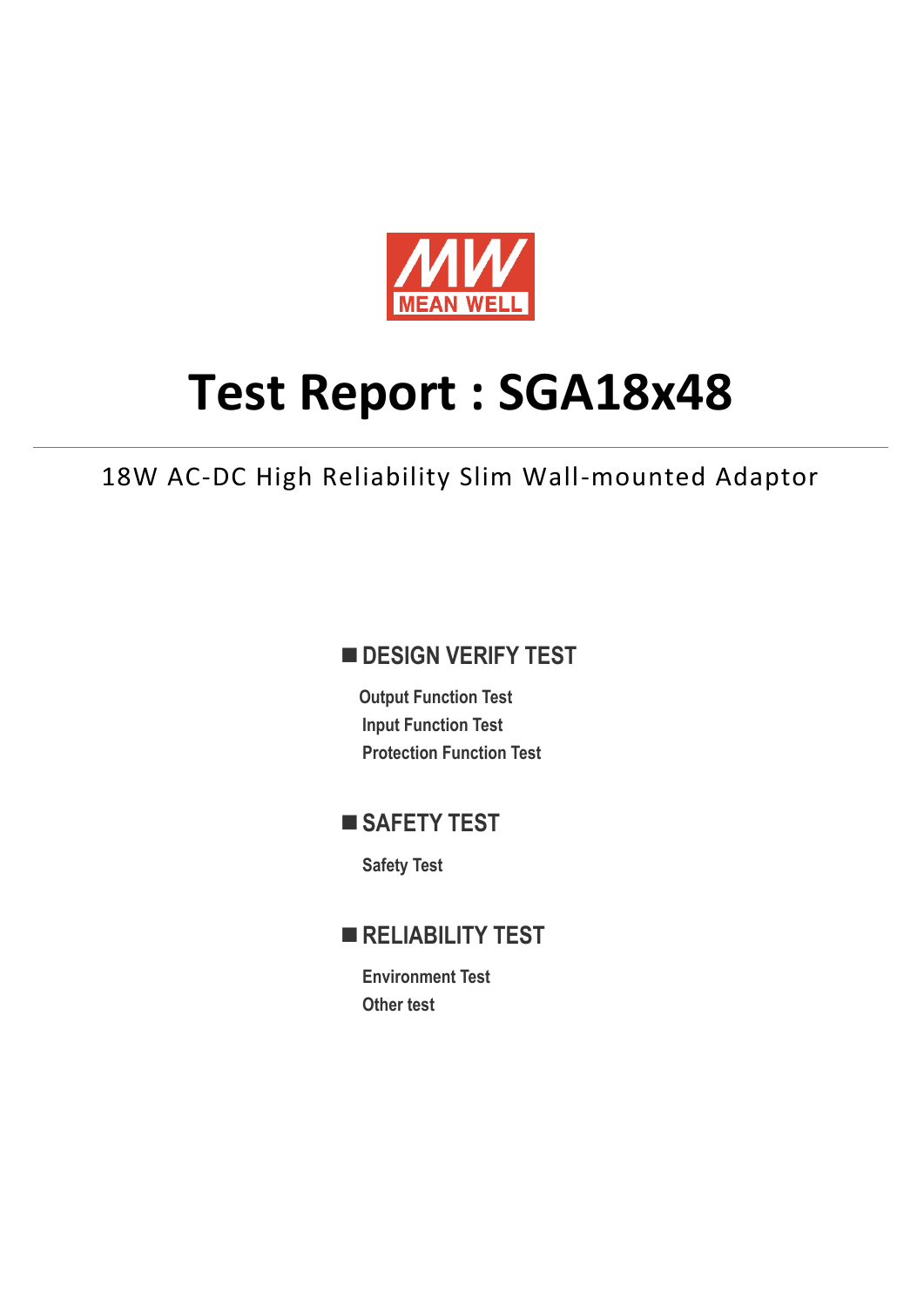

# **DESIGN VERIFY TEST**

## **OUTPUT FUNCTION TEST**

| <b>NO</b>      | <b>TEST ITEM</b>          | <b>SPECICATION</b>     | <b>TEST CONDITION</b>                                        | <b>RESULT</b>          | <b>VERDICT</b> |
|----------------|---------------------------|------------------------|--------------------------------------------------------------|------------------------|----------------|
| 1              | <b>RIPPLE &amp; NOISE</b> | 120mVp-p (Max)         | I/P:230VAC<br>O/P:FULL LOAD<br>Ta: $25^{\circ}$ C            | 53 mVp-p               | P              |
| $\overline{2}$ | <b>VOLTAGE TOLERANCE</b>  | $-2\% \sim +2\%$ (Max) | I/P:90VAC~264VAC<br>O/P:FULL~MIN. LOAD<br>Ta: $25^{\circ}$ C | $-0\% \sim +0.73\%$    | P              |
| 3              | <b>LINE REGULATION</b>    | $-1\%$ ~ +1% (Max)     | I/P:90VAC~264VAC<br>O/P:FULL LOAD<br>Ta: $25^{\circ}$ C      | $-0.02\% - +0\%$       | P              |
| 4              | <b>LOAD REGULATION</b>    | $-2\% \sim +2\%$ (Max) | I/P:230VAC<br>O/P:FULL ~MIN LOAD<br>Ta: $25^{\circ}$ C       | $-0.09\% \sim +0.07\%$ | P              |
| 5              | SET UP TIME               | 300 mS                 | I/P:230VAC<br>O/P:FULL LOAD<br>Ta: $25^{\circ}$ C            | 100.8 mS               | P              |
| $6\phantom{1}$ | <b>RISE TIME</b>          | 30 mS                  | I/P:230VAC<br>O/P:FULL LOAD<br>Ta: $25^{\circ}$ C            | 18.8 mS                | P              |
| $\overline{7}$ | <b>HOLD UP TIME</b>       | 16 mS (Min)            | I/P:115VAC<br>O/P:FULL LOAD<br>Ta: $25^{\circ}$ C            | 20.0 mS                | P              |

#### **INPUT FUNCTION TEST**

| <b>NO</b>      | <b>TEST ITEM</b>                    | <b>SPECICATION</b>                               | <b>TEST CONDITION</b>                                                | <b>RESULT</b>                        | <b>VERDICT</b> |
|----------------|-------------------------------------|--------------------------------------------------|----------------------------------------------------------------------|--------------------------------------|----------------|
| $\mathbf{1}$   | <b>VOLTAGE RANGE</b>                | 90VAC ~ 264VAC                                   | I/P:TESTING<br>O/P:FULL LOAD<br>Ta: $25^{\circ}$ C                   | $60V - 264V$                         | P              |
| $\overline{2}$ | <b>FREQUENCY RANGE</b>              | 50HZ - 60HZ (Typ)<br>NO DAMAGE OSC               | I/P: 100VAC ~ 240VAC<br>O/P:FULL~MIN LOAD<br>Ta: $25^{\circ}$ C      | TEST: OK                             | P              |
| $\overline{3}$ | <b>EFFICIENCY</b>                   | 87.5%                                            | I/P:230VAC<br>O/P:FULL LOAD<br>Ta: $25^{\circ}$ C                    | 88.255 %                             | P              |
| $\overline{4}$ | AVERAGE EFFICIENCY                  | 85.00 % (DoE Level VI)<br>85.45% (CoC Version 5) | I/P:115/230VAC<br>O/P:25% 、50% 、75% 、100% LOAD<br>Ta: $25^{\circ}$ C | 86.77 % (115VAC)<br>87.48 % (230VAC) | P              |
| 5              | <b>AC CURRENT</b>                   | $0.45A$ (Max)                                    | I/P: 100VAC<br>O/P:FULL LOAD<br>Ta: $25^{\circ}$ C                   | 0.345A                               | P              |
| $6\phantom{1}$ | NO LOAD POWER<br><b>CONSUMPTION</b> | $< 0.075W$ (Max)                                 | I/P:230VAC<br>O/P: NO LOAD<br>Ta: $25^{\circ}$ C                     | 0.0601 W                             | P              |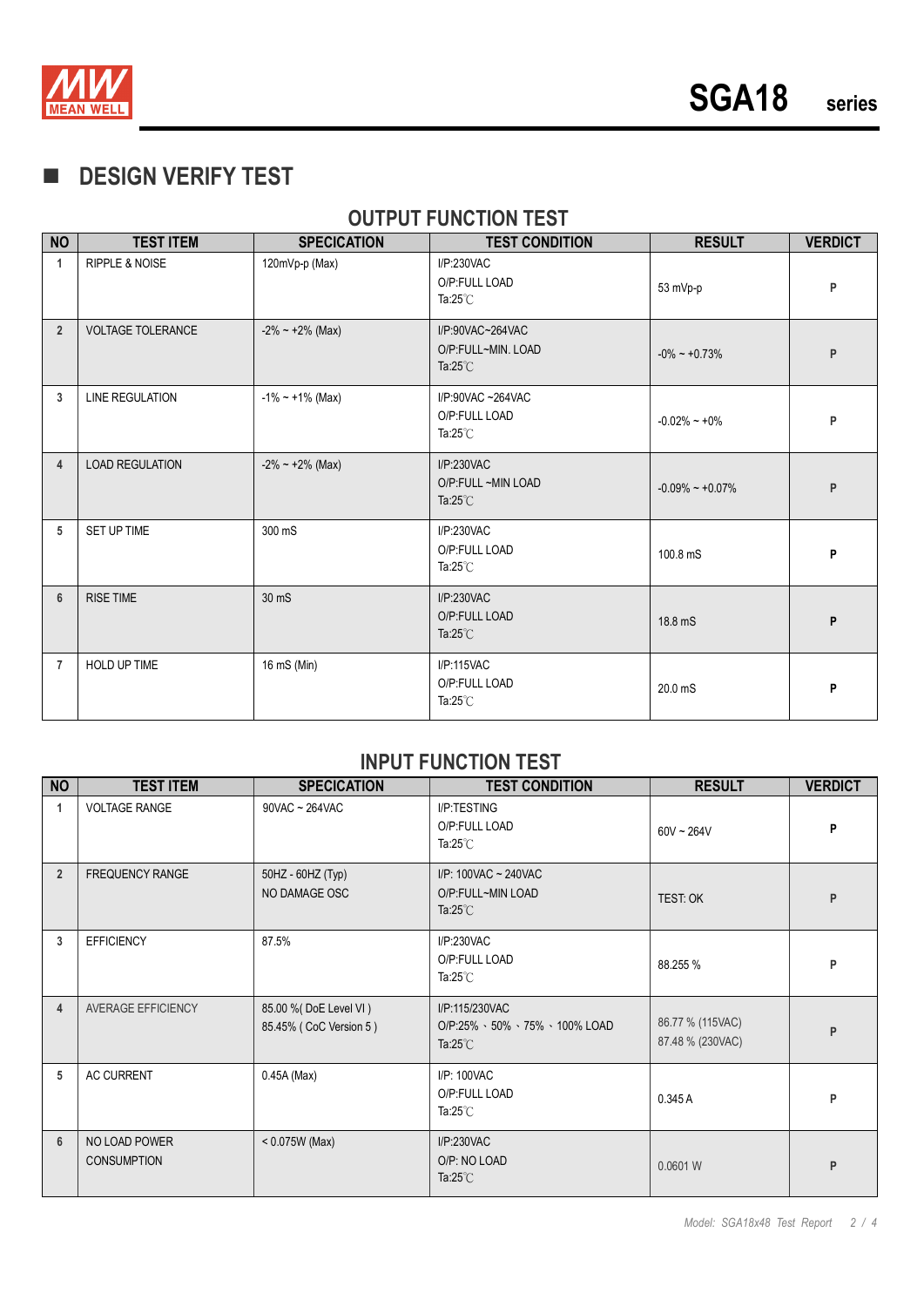

|   | <b>INRUSH CURRENT</b>  | $<$ 45A<br><b>COLD START</b> | I/P:230VAC<br>O/P:FULL LOAD<br>Ta:25 $^{\circ}$ C | 36.9 A                       |   |
|---|------------------------|------------------------------|---------------------------------------------------|------------------------------|---|
| 8 | <b>LEAKAGE CURRENT</b> | < 0.25mA                     | I/P:240VAC<br>O/P:Min LOAD<br>Ta: $25^{\circ}$ C  | L-FG: 0.02mA<br>N-FG: 0.02mA | D |

#### **PROTECTION FUNCTION TEST**

| <b>NO</b>      | <b>TEST ITEM</b>        | <b>SPECICATION</b>                  | <b>TEST CONDITION</b>                             | <b>RESULT</b>                                                | <b>VERDICT</b> |
|----------------|-------------------------|-------------------------------------|---------------------------------------------------|--------------------------------------------------------------|----------------|
|                | OVER LOAD PROTECTION    | 120~180%                            | I/P:230VAC<br>O/P:TESTING<br>Ta: $25^{\circ}$ C   | 158%<br><b>HICCUP MODE</b><br>RESET: AUTO RECOVER            | P              |
| $\overline{2}$ | OVER VOLTAGE PROTECTION | 110~140%                            | I/P:230VAC<br>O/P:MIN LOAD<br>Ta: $25^{\circ}$ C  | 117% (P6KE56A)<br>Clamp by ZENER diode                       | P              |
| 3              | SHORT PROTECTION        | SHORT OUTPUT<br>NO DAMAGE<br>1 HOUR | I/P:264VAC<br>O/P:FULL LOAD<br>Ta: $25^{\circ}$ C | NO DAMAGE<br><b>HICCUP MODE</b><br><b>RESET AUTO RECOVER</b> | P              |

# **SAFETY TEST**

#### **SAFETY TEST**

| <b>NO</b> | <b>TEST ITEM</b>            | <b>SPECICATION</b>              | <b>TEST CONDITION</b>                      | <b>RESULT</b>                         | <b>VERDICT</b> |
|-----------|-----------------------------|---------------------------------|--------------------------------------------|---------------------------------------|----------------|
|           | WITHSTAND VOLTAGE           | I/P-O/P:4242 VDC/min            | I/P-O/P:4242 VDC/min<br>Ta: $25^{\circ}$ C | I/P-O/P: 0.03uA<br>NO DAMAGE          | D              |
|           | <b>ISOLATION RESISTANCE</b> | $I/P$ -O/P:500VDC>100M $\Omega$ | $I/P$ -O/P:500 VDC<br>Ta: $25^{\circ}$ C   | $I/P$ -O/P>100M $\Omega$<br>NO DAMAGE | D              |